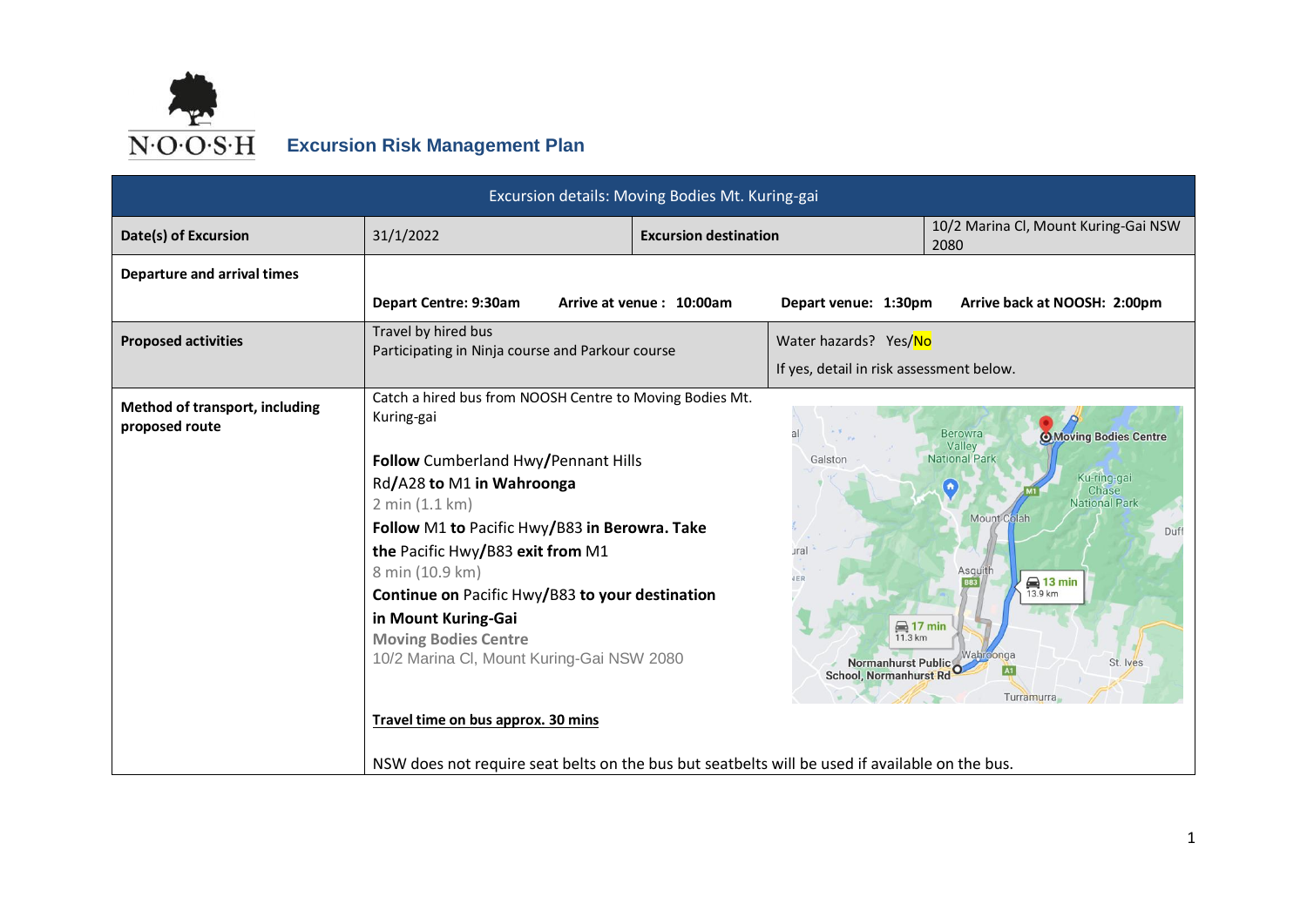| Name of excursion co-ordinator                                                                                                                                                                                                    | Kerri Wickenden                                                                                                                                                                                                                                                                                                                                                                                                                                                                                                                                                                                                                                                                                                                                                                                                                                                                                                                                                                                                                                                                                                                                                                                                                                                                                                                                                                                                                                                                                                                                                                                                                                                                                                                                                                                                                                                                                          |                  |  |  |  |
|-----------------------------------------------------------------------------------------------------------------------------------------------------------------------------------------------------------------------------------|----------------------------------------------------------------------------------------------------------------------------------------------------------------------------------------------------------------------------------------------------------------------------------------------------------------------------------------------------------------------------------------------------------------------------------------------------------------------------------------------------------------------------------------------------------------------------------------------------------------------------------------------------------------------------------------------------------------------------------------------------------------------------------------------------------------------------------------------------------------------------------------------------------------------------------------------------------------------------------------------------------------------------------------------------------------------------------------------------------------------------------------------------------------------------------------------------------------------------------------------------------------------------------------------------------------------------------------------------------------------------------------------------------------------------------------------------------------------------------------------------------------------------------------------------------------------------------------------------------------------------------------------------------------------------------------------------------------------------------------------------------------------------------------------------------------------------------------------------------------------------------------------------------|------------------|--|--|--|
| <b>Contact number of Excursion</b><br>Co-ordinator                                                                                                                                                                                | (BH) (02) 9489 0178                                                                                                                                                                                                                                                                                                                                                                                                                                                                                                                                                                                                                                                                                                                                                                                                                                                                                                                                                                                                                                                                                                                                                                                                                                                                                                                                                                                                                                                                                                                                                                                                                                                                                                                                                                                                                                                                                      | (M) 0437 712 178 |  |  |  |
| Number of children attending<br>excursion                                                                                                                                                                                         | Intended: 30<br><b>Number of</b><br>$\overline{4}$<br>educators/parents/volunteers                                                                                                                                                                                                                                                                                                                                                                                                                                                                                                                                                                                                                                                                                                                                                                                                                                                                                                                                                                                                                                                                                                                                                                                                                                                                                                                                                                                                                                                                                                                                                                                                                                                                                                                                                                                                                       |                  |  |  |  |
| Educator to child ratio, including<br>whether this excursion warrants a<br>higher ratio?<br>Please provide details.                                                                                                               | 1:10 (1 Extra educator due to children with disability/special needs)                                                                                                                                                                                                                                                                                                                                                                                                                                                                                                                                                                                                                                                                                                                                                                                                                                                                                                                                                                                                                                                                                                                                                                                                                                                                                                                                                                                                                                                                                                                                                                                                                                                                                                                                                                                                                                    |                  |  |  |  |
| Procedures for:<br>Leaving the centre<br>Entering and exiting the bus<br>Entering the venue<br>Leaving the venue<br>Entering and exiting the bus<br>Returning to the centre<br>Including accounting for children at<br>all times. | Prior to the excursion children are divided into groups with an educator assigned to them (max. 10 children<br>per educator)<br>A roll call is conducted prior to the children leaving the NOOSH building. The excursion coordinator is to<br>ensure they know the number of children who are in our care.<br>Each educator accompanies their group to the bathroom area, with educator waiting outside. The educator<br>ensures all the children in their group are in their care before walking them to the bus.<br>The educator counts the children in their group onto the bus.<br>A roll call is conducted before the bus departs, with another educator conducting a headcount of all children<br>on the bus.<br>As we alight from the bus a headcount is conducted. The bus is checked for any remaining children and<br>items.<br>We then walk to our destination, with the educators working to ensure the children in their group are with<br>the group at all times. An educator is stationed at the front, leading all the children to the destination, and<br>another at the back to ensure all children are safe. Educators are encouraged to conduct their own group<br>headcounts as we transition.<br>On arrival at our destination a roll call is conducted with another educator conducting a headcount of all<br>children.<br>Educators are to ensure that they have knowledge of where the children in their group are at all times.<br>Prior to exiting the venue another roll call & headcount is conducted.<br>We then walk to our bus, with the educators working to ensure the children in their group are with the<br>group at all times. An educator is stationed at the front, leading all the children to the destination, and<br>another at the back to ensure all children are safe. Educators are encouraged to conduct their own group<br>headcounts as we transition. |                  |  |  |  |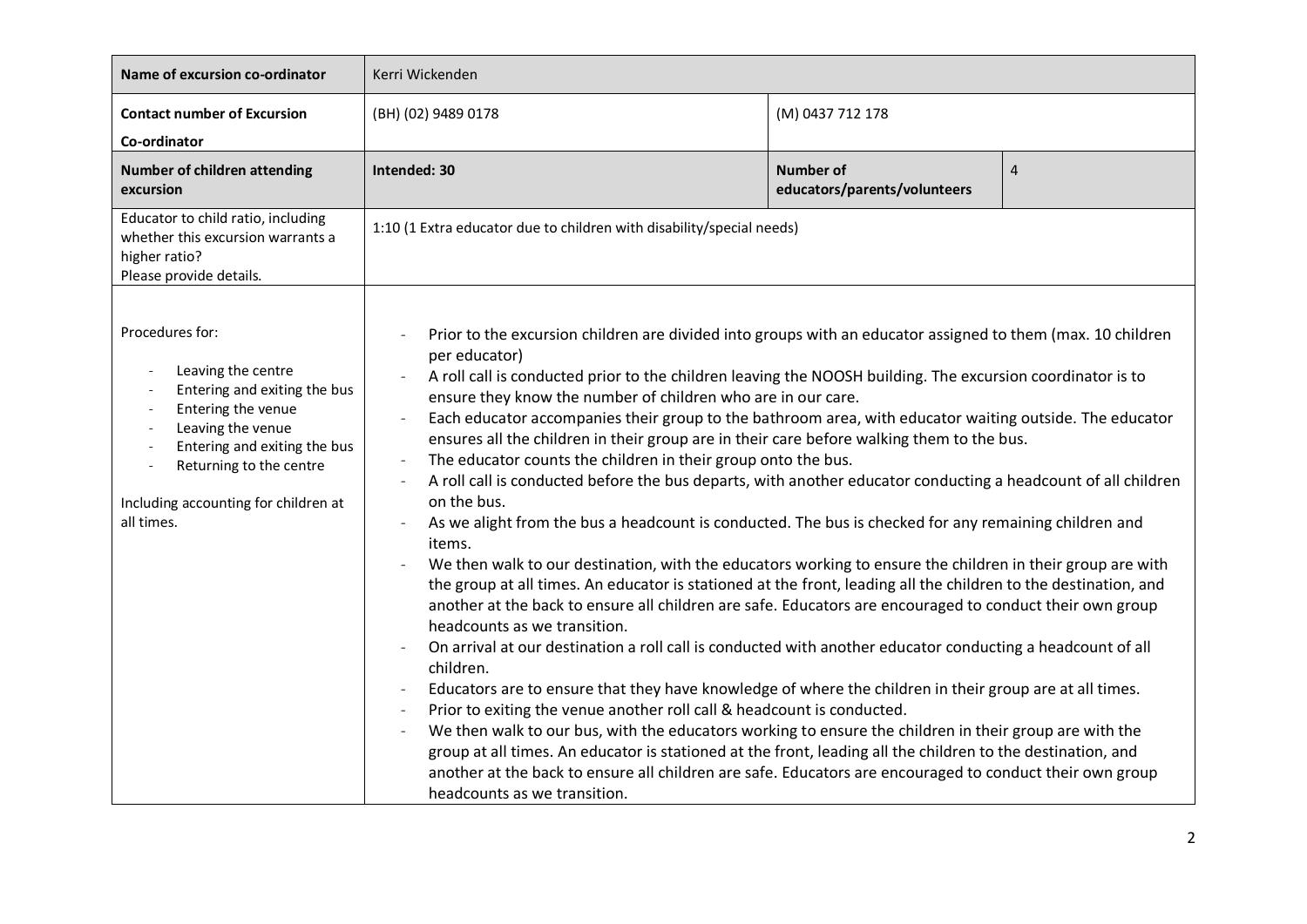|   |                                          | $\qquad \qquad -$ | The educator counts the children in their group onto the bus.<br>A roll call & headcount is conducted before the bus departs.<br>When the bus stops to let us off a headcount is conducted. The bus is checked for any remaining children<br>and items.<br>We then walk to NOOSH, where a roll call & headcount is conducted. |                                                                                                |  |  |
|---|------------------------------------------|-------------------|-------------------------------------------------------------------------------------------------------------------------------------------------------------------------------------------------------------------------------------------------------------------------------------------------------------------------------|------------------------------------------------------------------------------------------------|--|--|
|   | <b>Excursion checklist</b>               |                   |                                                                                                                                                                                                                                                                                                                               |                                                                                                |  |  |
| □ | First aid kit                            |                   |                                                                                                                                                                                                                                                                                                                               | List of adults participating in the excursion<br>□                                             |  |  |
| □ | List of children attending the excursion |                   |                                                                                                                                                                                                                                                                                                                               | Contact information for each adult<br>□                                                        |  |  |
| □ | Contact information for each child       |                   |                                                                                                                                                                                                                                                                                                                               | Mobile phone / other means of communicating with the service & emergency<br>$\Box$<br>services |  |  |
| □ | Medical information for each child       |                   |                                                                                                                                                                                                                                                                                                                               | □<br>Other items, please list                                                                  |  |  |

| Risk assessment                                                                    |                          |                                        |                                                                                                                                                       |                                              |                                     |  |  |
|------------------------------------------------------------------------------------|--------------------------|----------------------------------------|-------------------------------------------------------------------------------------------------------------------------------------------------------|----------------------------------------------|-------------------------------------|--|--|
| <b>Activity</b>                                                                    | <b>Hazard identified</b> | <b>Risk assessment</b><br>(use matrix) | Elimination/control measures                                                                                                                          | Who                                          | When                                |  |  |
| Travelling on bus from<br>Normanhurst Centre to<br>Moving Bodies Mt.<br>Kuring-gai | Injuries during bus ride | Moderate                               | Educators to initiate conversation<br>with bus driver to ensure bus<br>driver is not intoxicated or<br>otherwise incapacitated from<br>driving a bus. | All Educators<br>All Educators               | On travel & arrival to<br>the venue |  |  |
|                                                                                    |                          | Moderate                               | If the condition of the bus itself is<br>considered dangerous we will not<br>go ahead with the excursion                                              | All Educators<br>All Educators &<br>Children |                                     |  |  |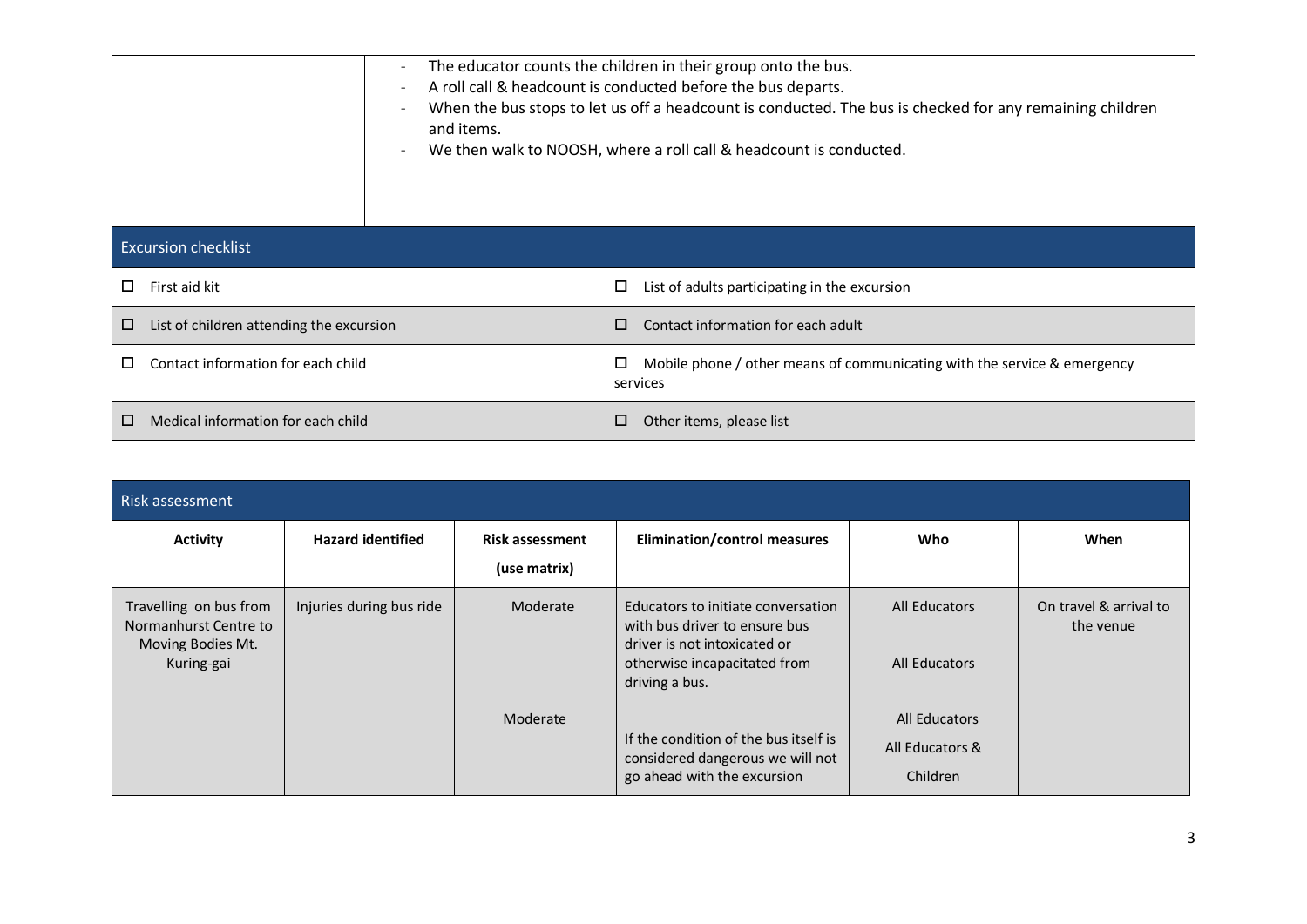| Ensure children are sitting in their<br>seats at all times, and are not<br>distracting to the bus driver.<br>Nobody is to move around the<br>bus while the bus is in motion<br>Road accident en route to venue:<br>If the accident is not serious:<br>On regular road keep children<br>safe by staying on the bus if it<br>is safe to do so. If not, move<br>children to a safe location on<br>footpath or grass area that is<br>safe and protected from<br>oncoming traffic. Contact<br>centre and Manager as soon as<br>possible. |  |
|-------------------------------------------------------------------------------------------------------------------------------------------------------------------------------------------------------------------------------------------------------------------------------------------------------------------------------------------------------------------------------------------------------------------------------------------------------------------------------------------------------------------------------------|--|
| If the accident is serious: Move<br>those able to walk away from<br>the scene of the accident to a<br>safe location. This will need to<br>be assessed at the time. Assess<br>casualties and administer first<br>aid as best you can until<br>emergency help arrives. Call<br>'000' and cooperate with<br>emergency services at all<br>times. At least one Educator (if<br>possible) to accompany<br>children to hospital until<br>parents arrive. Contact centre<br>and Manager as soon as                                          |  |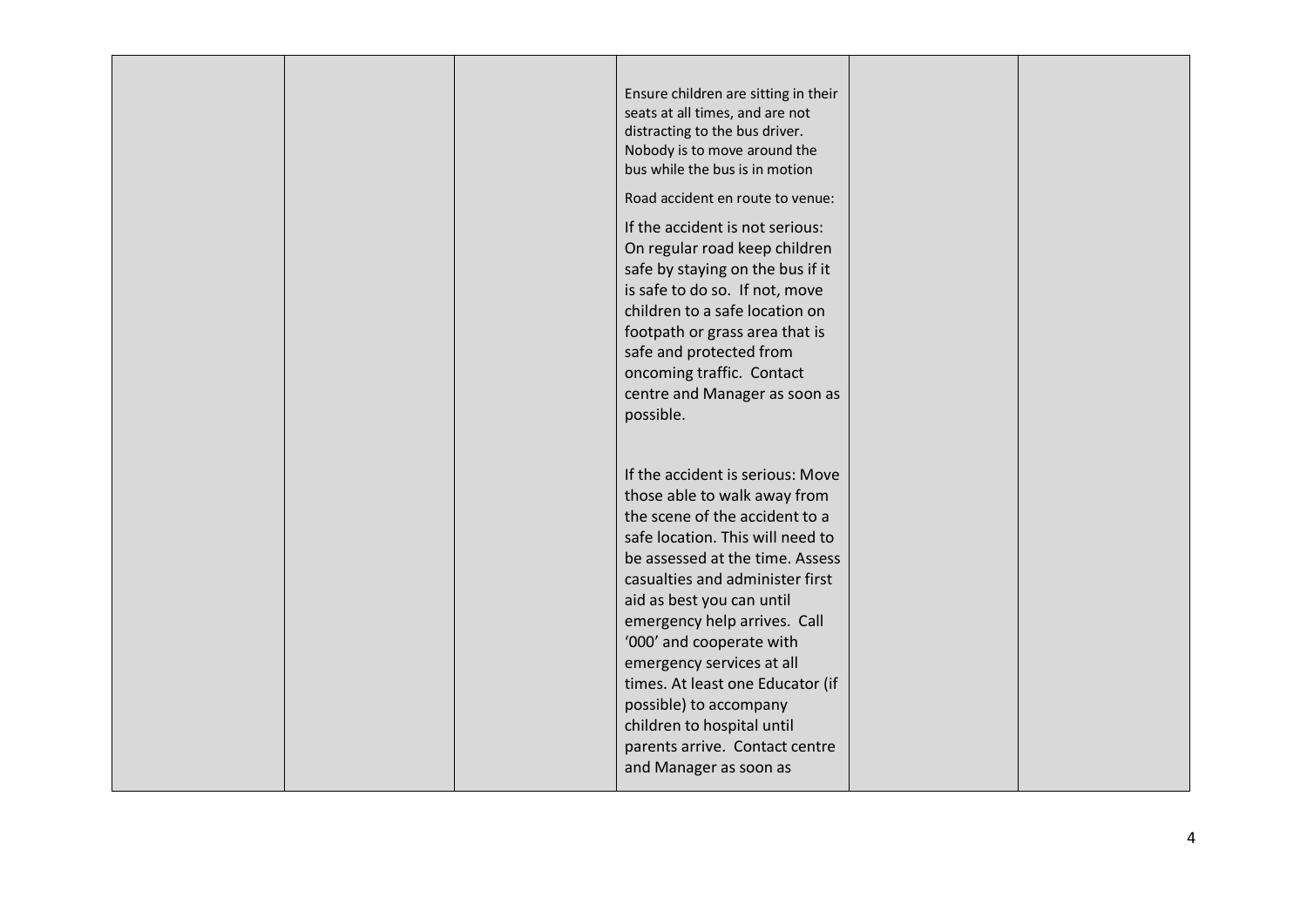|                                    | possible. - Educator at service<br>will begin contacting parents                                                                                                                                                                                                                                                |  |
|------------------------------------|-----------------------------------------------------------------------------------------------------------------------------------------------------------------------------------------------------------------------------------------------------------------------------------------------------------------|--|
|                                    | Mechanical Breakdown Low  <br>Keep children safe by staying<br>on the bus if it is safe to do so.<br>If not move children to a safe<br>location protected from<br>oncoming traffic, sun and<br>heat. Educators to supervise<br>children to avoid danger until<br>problem is fixed or<br>replacement bus arrives |  |
|                                    |                                                                                                                                                                                                                                                                                                                 |  |
| Slips, trips, falls,<br>collisions | Walk children, 2 lines in close<br>groups<br>Educators positioned at front,                                                                                                                                                                                                                                     |  |
|                                    | middle and ends of groups<br>Constant head counts, and                                                                                                                                                                                                                                                          |  |
| Child may wander/<br>abscond       | checking on children                                                                                                                                                                                                                                                                                            |  |
|                                    | Educators to communicate with<br>one another and the children                                                                                                                                                                                                                                                   |  |
|                                    | Request bus driver drop us in a                                                                                                                                                                                                                                                                                 |  |
|                                    | safe out of the way place in the<br>carpark. Educators to stand                                                                                                                                                                                                                                                 |  |
|                                    | watching incoming/outgoing<br>traffic and stop vehicles if                                                                                                                                                                                                                                                      |  |
|                                    | necessary. Educators to usher                                                                                                                                                                                                                                                                                   |  |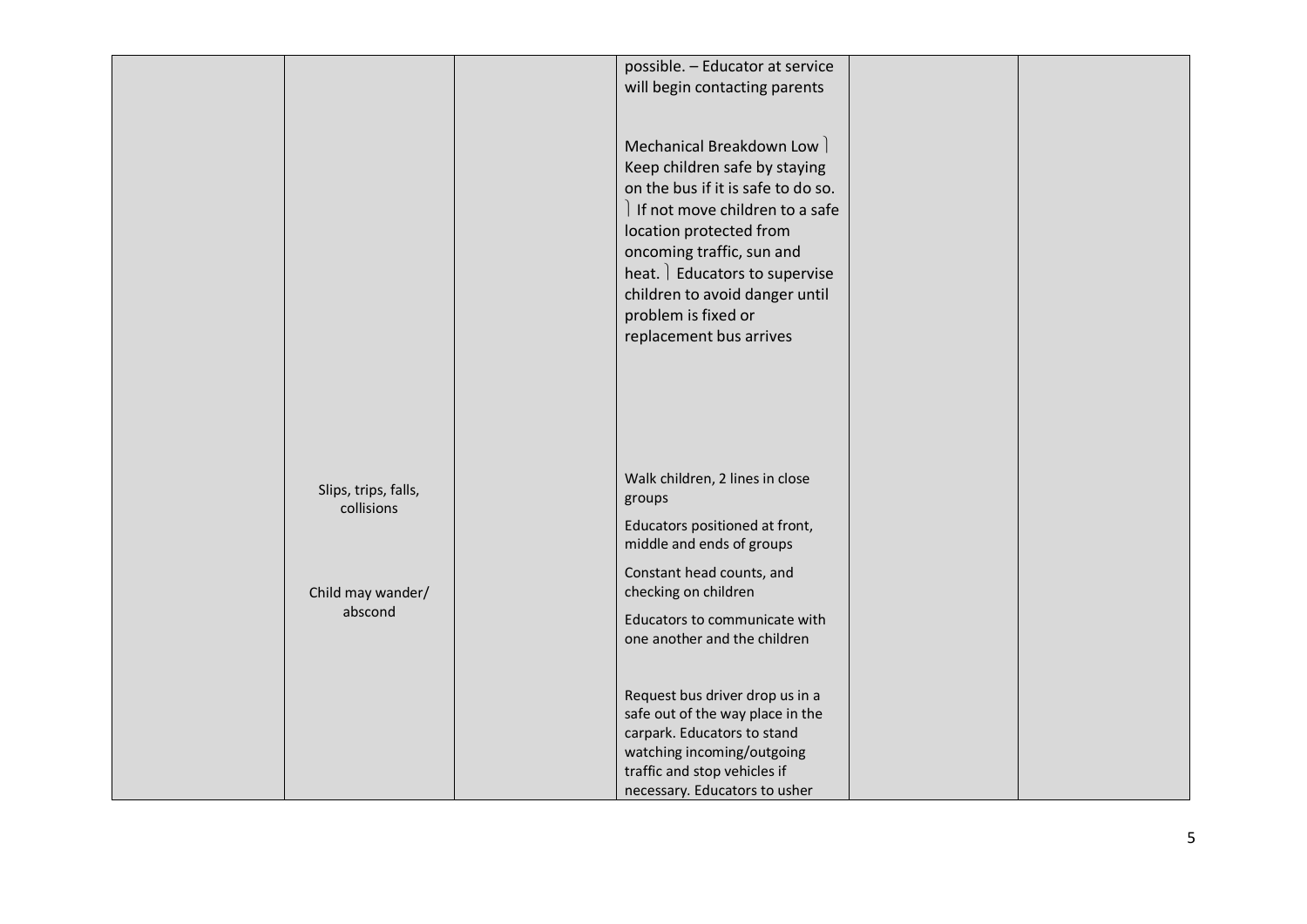|                                                    |                                                                  |          | children to the nearest safe<br>(grass) area for headcounts to<br>ensure children are safe.                                                                                    |                               |                         |
|----------------------------------------------------|------------------------------------------------------------------|----------|--------------------------------------------------------------------------------------------------------------------------------------------------------------------------------|-------------------------------|-------------------------|
| <b>Entering Moving Bodies</b><br>Mt. Kuring-gai    | Trips, slips, falls,<br>Medical emergency,<br>First aid required | Moderate | Maintain children close in groups.<br>Close supervision<br>Educators encourage children to<br>listen and implement appropriate<br>behaviours                                   | All Educators<br>All Children | Whilst entering Skyzone |
|                                                    |                                                                  |          |                                                                                                                                                                                |                               |                         |
| Walking around the<br>venue of Moving Bodies       | Trips, slips, falls,<br>injuries, illness                        | Moderate | An educator to lead each group as<br>per child:educator ratio                                                                                                                  | All educators                 | Whilst walking around   |
| and engaging in the<br>Ninja and Parkour<br>course |                                                                  |          | Ensure each member of the group<br>walks, not runs, and stays within<br>sight of an educator                                                                                   | All children                  | On the day              |
|                                                    | - Risk of collision while<br>on the course                       | Moderate | Supervise children carefully,<br>ensuring that they leave adequate<br>space between them and other<br>children                                                                 | All educators                 | On the day              |
|                                                    | Risk of injury from<br>falling off equipment                     | Moderate | Ensure children will not attempt<br>things beyond their abilities<br>Ensure children do their best to<br>fall towards the mats, so they do<br>not hit anything on the way down | All educators                 | On the day              |
|                                                    | Children passing one<br>other                                    | Moderate | Children to be aware of their<br>surroundings and to 'give way' to<br>others                                                                                                   | All educators                 | On the day              |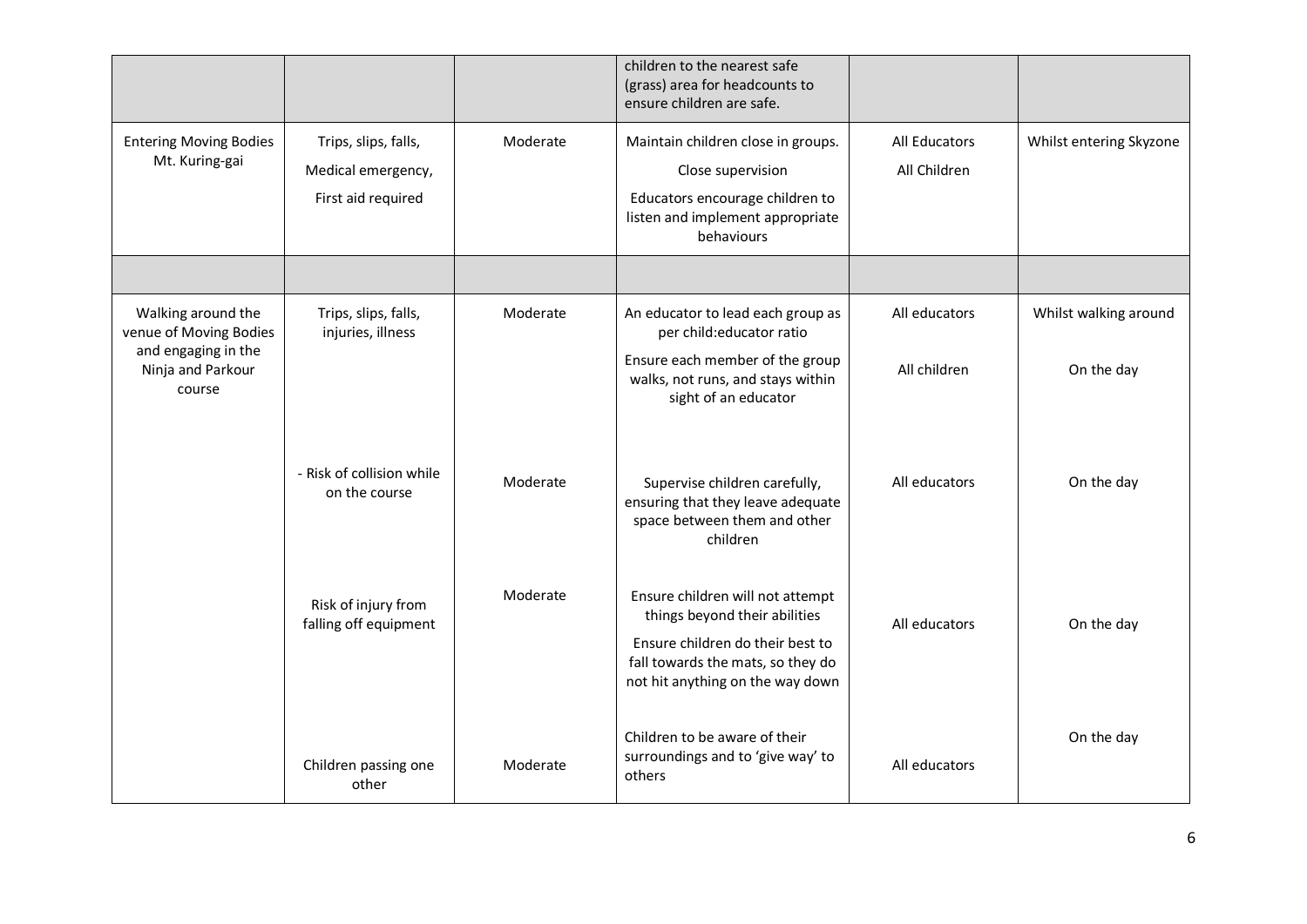| Getting hands/feet<br>Ensure children will play safely on<br>caught in and under<br>the courses<br>materials<br>Moderate<br>All educators<br>Children to learn the 'motorbike'<br>Risk of injury due to<br>landing<br>landing incorrectly<br>Children not to jump off things<br>Moderate<br>that are too high for them<br>All Educators<br>On the day<br>Let the staff know of the<br>emergency exits in the building so<br>Risk of needing to<br>the children can evacuate safely<br>evacuate the premises<br>On the day<br>due to fire etc. and<br>High<br><b>Educators and Moving</b><br>children not knowing<br><b>Bodies staff</b><br>where to go<br>Have plans and medication<br>accessible to be used for children<br>with asthma and anaphylaxis<br>conditions<br>Medical emergencies<br>Educators will carry small first aid<br><b>Educators and Treetops</b><br>High<br>On the day<br>kits on them<br>staff<br>First aid required<br>Educators will conduct regular roll<br>calls and head counts of their<br>individual groups & communicate<br>Missing child<br>On the day<br>this to the coordinator<br>High<br>Educators will have a walkie talkie<br>Responsible person on<br>to communicate to other staff<br>the day<br>whilst at the venue<br>Educators will supervise exits to<br>ensure children do not leave the<br>venue |  |  |  |
|------------------------------------------------------------------------------------------------------------------------------------------------------------------------------------------------------------------------------------------------------------------------------------------------------------------------------------------------------------------------------------------------------------------------------------------------------------------------------------------------------------------------------------------------------------------------------------------------------------------------------------------------------------------------------------------------------------------------------------------------------------------------------------------------------------------------------------------------------------------------------------------------------------------------------------------------------------------------------------------------------------------------------------------------------------------------------------------------------------------------------------------------------------------------------------------------------------------------------------------------------------------------------------------------------------------------------------------------|--|--|--|
|                                                                                                                                                                                                                                                                                                                                                                                                                                                                                                                                                                                                                                                                                                                                                                                                                                                                                                                                                                                                                                                                                                                                                                                                                                                                                                                                                |  |  |  |
|                                                                                                                                                                                                                                                                                                                                                                                                                                                                                                                                                                                                                                                                                                                                                                                                                                                                                                                                                                                                                                                                                                                                                                                                                                                                                                                                                |  |  |  |
|                                                                                                                                                                                                                                                                                                                                                                                                                                                                                                                                                                                                                                                                                                                                                                                                                                                                                                                                                                                                                                                                                                                                                                                                                                                                                                                                                |  |  |  |
|                                                                                                                                                                                                                                                                                                                                                                                                                                                                                                                                                                                                                                                                                                                                                                                                                                                                                                                                                                                                                                                                                                                                                                                                                                                                                                                                                |  |  |  |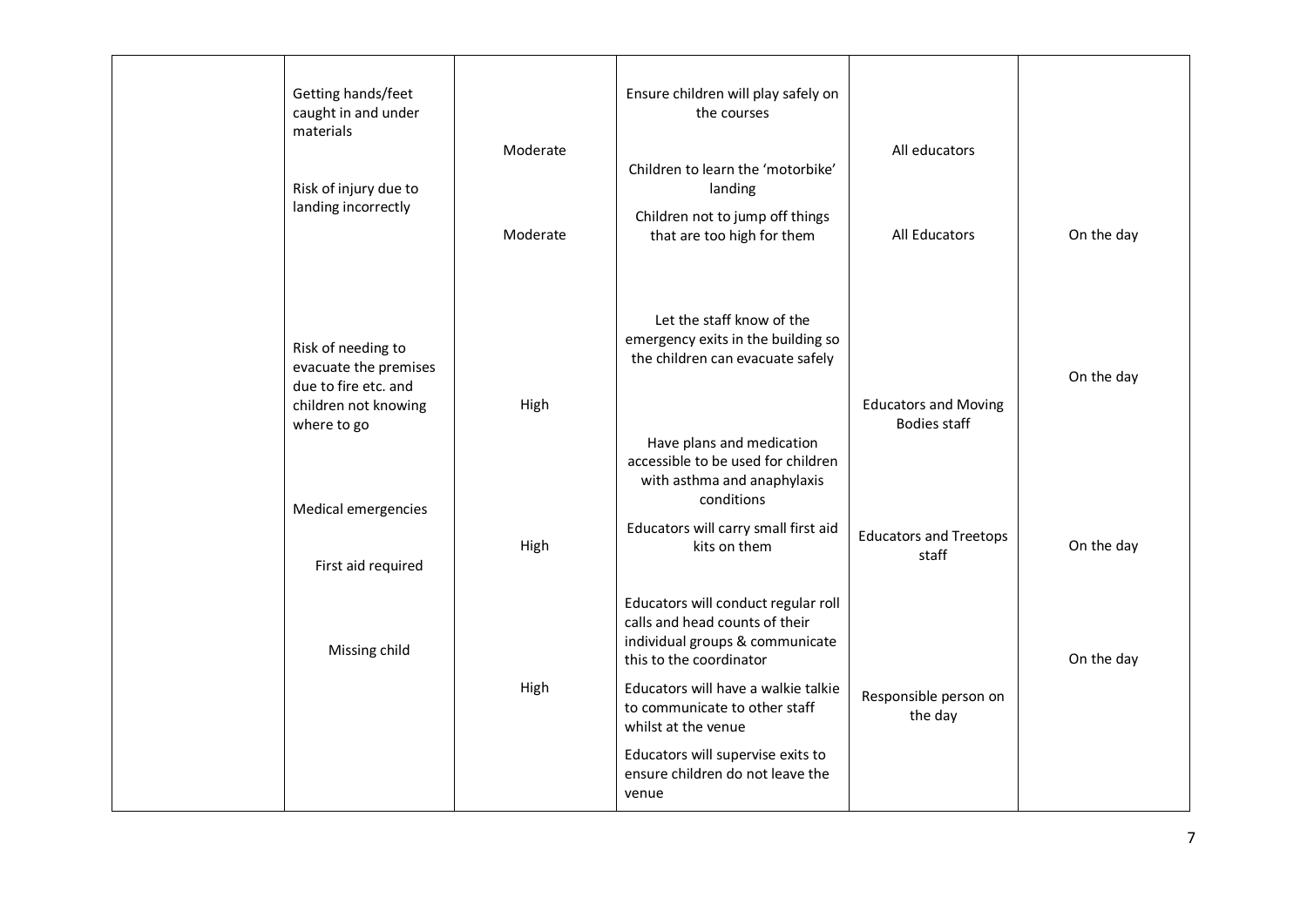|                                                                  |                                                                                                                                                      |                              | Educators will ensure children will<br>not interact with the general<br>public. They will check the<br>bathrooms before the children<br>enter, and will wait outside until<br>the children are done.                   | The Coordinator &<br>educators<br>All educators<br>All educators                             | On the day                                                       |
|------------------------------------------------------------------|------------------------------------------------------------------------------------------------------------------------------------------------------|------------------------------|------------------------------------------------------------------------------------------------------------------------------------------------------------------------------------------------------------------------|----------------------------------------------------------------------------------------------|------------------------------------------------------------------|
| Participating in<br>Ninja/parkour activities                     | Social/emotional well-<br>being<br>Handling of equipment                                                                                             | Low<br>Low                   | Children to listen to instructions<br>and follow accordingly<br>Children are instructed how to<br>handle equipment appropriately<br>and with respect                                                                   | <b>Educators &amp; Children</b><br>Archie Bros personnel,<br><b>Educators &amp; Children</b> | On the day                                                       |
| <b>Environmental Impacts</b><br>&<br><b>Emergency Evacuation</b> | <b>Extreme Weather</b><br>conditions (including<br>heat stress, sun burn,<br>storms, high winds),<br>Fire / floods,<br>emergency<br>crisis/situation | Moderate                     | Follow Archie Bros Emergency<br><b>Action Plan</b><br>Seek shade/shelter where<br>appropriate<br>Give time for children to be calm,<br>safe and secure                                                                 | <b>Educators &amp; Children</b><br>Kingpin personnel                                         | Preparation before<br><b>Excursion &amp; During</b><br>excursion |
| Using the toilets & hand<br>washing                              | Children using toilets at<br>the venue                                                                                                               | Moderate<br>Moderate<br>High | An Educator to check toilet areas<br>for any hazards before children<br>enter<br>If the gender of that educator is<br>not able to check the toilets. Send<br>2x older more responsible<br>children to check whilst the | All educators<br>All children                                                                | Whilst using toilets and<br>hand washing areas                   |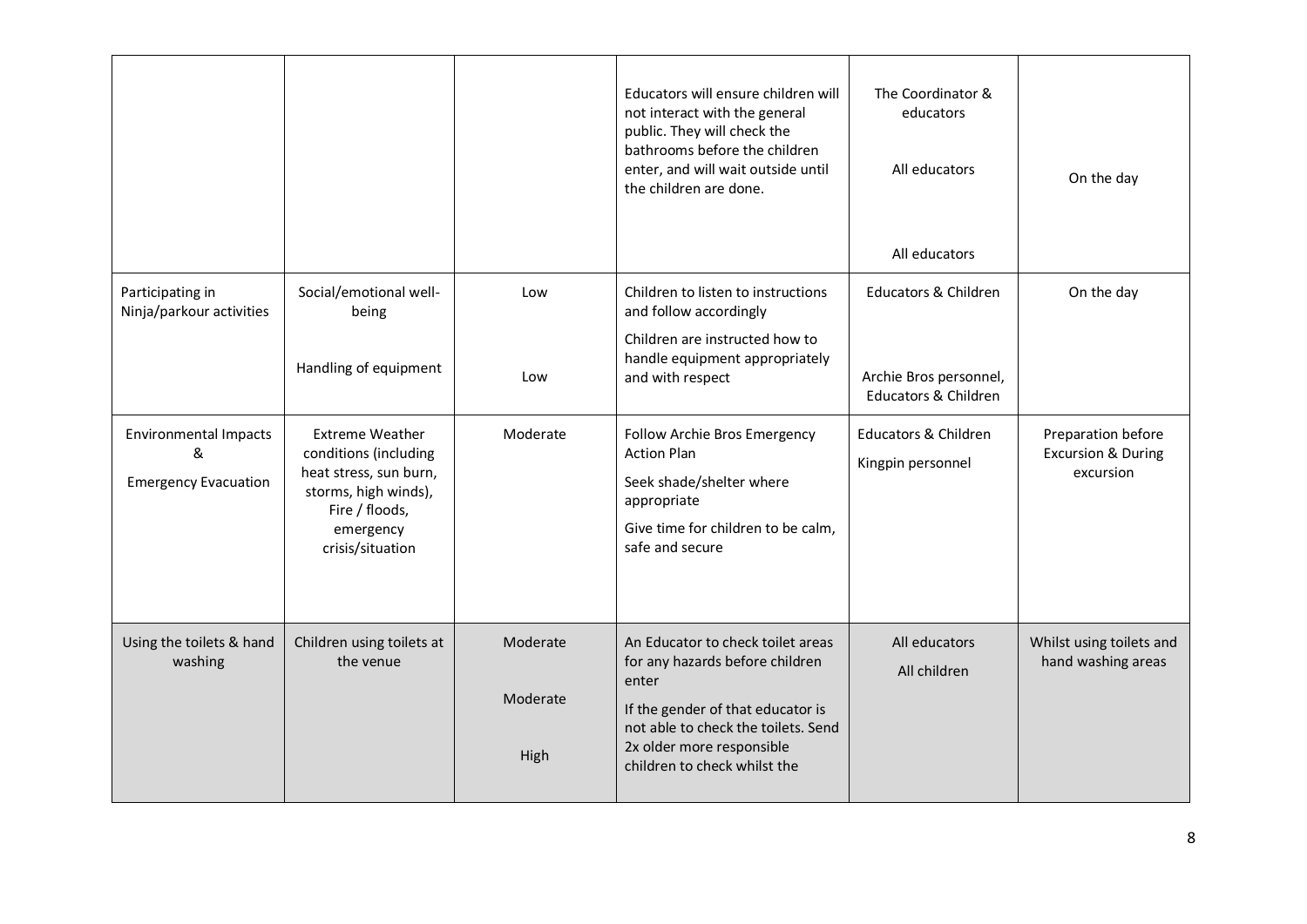|                   | Missing child                  | Moderate        | educator waits right outside of<br>toilet area                                                                                                                           |                                            |                                                                        |
|-------------------|--------------------------------|-----------------|--------------------------------------------------------------------------------------------------------------------------------------------------------------------------|--------------------------------------------|------------------------------------------------------------------------|
|                   |                                |                 | Children to go in small groups of<br>same gender                                                                                                                         |                                            |                                                                        |
|                   |                                |                 | Regular head counts and roll calls                                                                                                                                       |                                            |                                                                        |
|                   |                                |                 | Educators to walk children in<br>groups at a time and remain near<br>toilet block area until children<br>have finished                                                   |                                            |                                                                        |
|                   |                                |                 | Children to always communicate<br>with educators about going to<br>and from the toilets.                                                                                 |                                            |                                                                        |
|                   | Health & Hygiene               |                 | <b>Excursion Coordinator to ensure</b><br>antibacterial wipes and hand<br>sanitiser is taken on all excursions<br>and provided to children at times<br>of washing hands. |                                            |                                                                        |
| Eating & drinking | Allergy & Food<br>intolerances | Moderate - High | Ensure educators, children &<br>families are aware of our Food &<br><b>Nutrition Policy</b>                                                                              | The Coordinator<br>Educators               | Before the excursion,<br>during the excursion &<br>after the excursion |
|                   | Choking, illness,<br>vomiting  |                 | Ensure families are regularly<br>provided with information about<br>food and nutrition                                                                                   | Parents/families<br>Children<br>Volunteers |                                                                        |
|                   |                                |                 | Ensure children are seated down<br>whilst eating or drinking                                                                                                             |                                            |                                                                        |
|                   | Anaphylactic reactions         |                 | Regularly update information of<br>children with<br>anaphylaxis/allergies/intolerances<br>and cultural requirements.                                                     | Educators                                  |                                                                        |
|                   |                                |                 | Ensure each educator and<br>volunteer is aware of the medical<br>and dietary list/info of each child.                                                                    | The Coordinator &<br>educators             |                                                                        |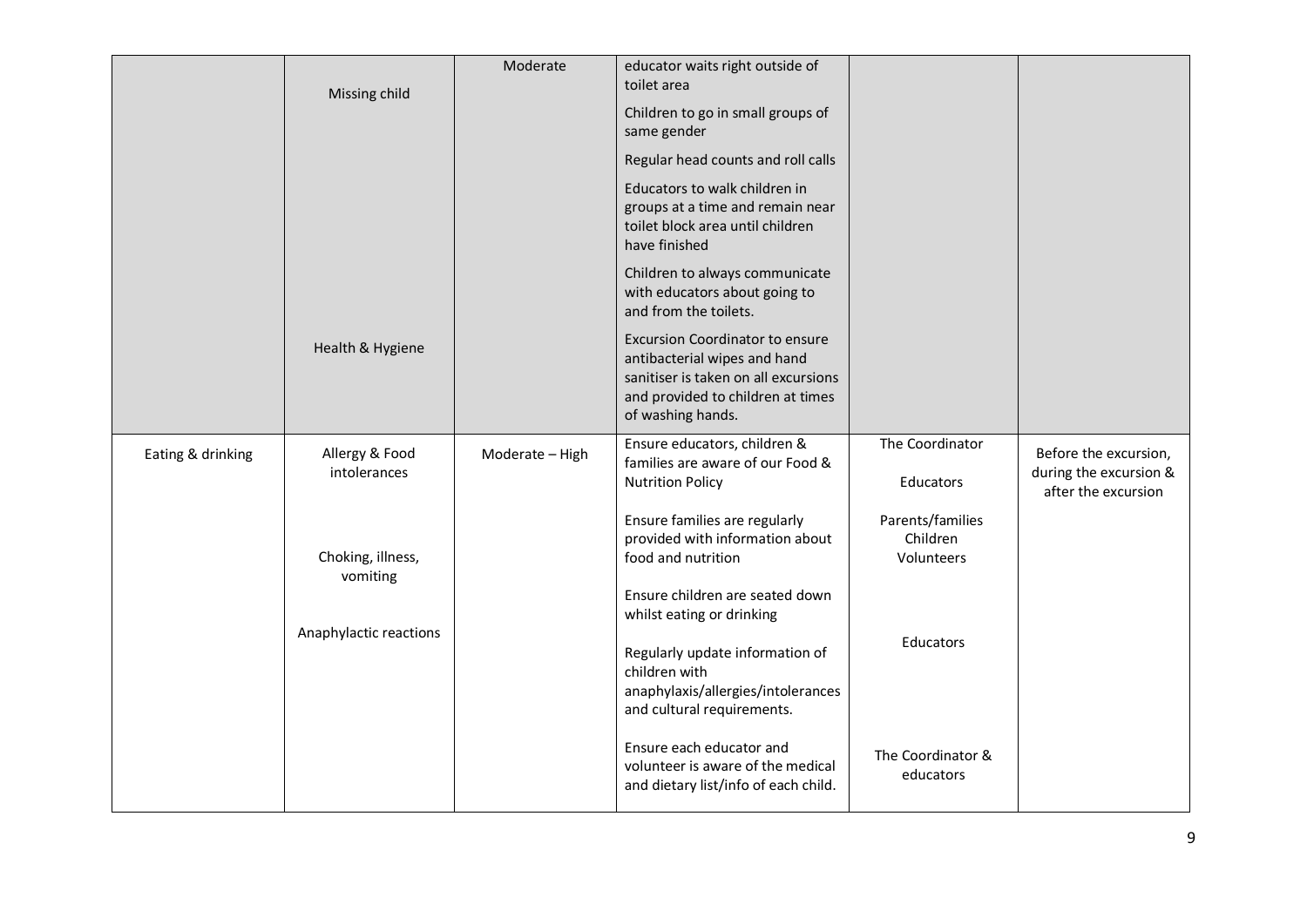|                                 |                                                                        |          | Staff are trained in First aid,<br>anaphylaxis and allergy<br>awareness.<br>Ensure all staff are appropriately<br>supervising children when eating<br>and drinking.<br>Medication for children with<br>allergies / asthma is available<br>on excursion.                                                                                                                                                                                                                                                                                                                                                               |                                                                                         |                                                        |
|---------------------------------|------------------------------------------------------------------------|----------|-----------------------------------------------------------------------------------------------------------------------------------------------------------------------------------------------------------------------------------------------------------------------------------------------------------------------------------------------------------------------------------------------------------------------------------------------------------------------------------------------------------------------------------------------------------------------------------------------------------------------|-----------------------------------------------------------------------------------------|--------------------------------------------------------|
| Sun Protection &<br>Dehydration | Sunburn / burns/<br>infections / illness<br>Sun stroke,<br>dehydration | Moderate | Check temperature & UV rating of<br>the day at intervals the<br>commencement of the day, lunch<br>time and prior to 3pm.<br>Ensure that Educators, volunteers<br>& families are aware of our Sun<br><b>Safety Policy</b><br>Ensure families pack hats for their<br>children each day<br>Ensure children wear hats as<br>necessary or stay under the shade<br>if UV is over 3<br>Provide shelter where necessary<br>Regularly ensure children have<br>opportunity to get a drink of<br>water<br>Ensure children still get<br>opportunity of some sun<br>exposure for Vitamin D levels (UV<br>rating checked with this) | The Coordinator<br>Educators<br>Parents/families<br>Children<br>Volunteers<br>Educators | Before leaving the<br>centre & during the<br>excursion |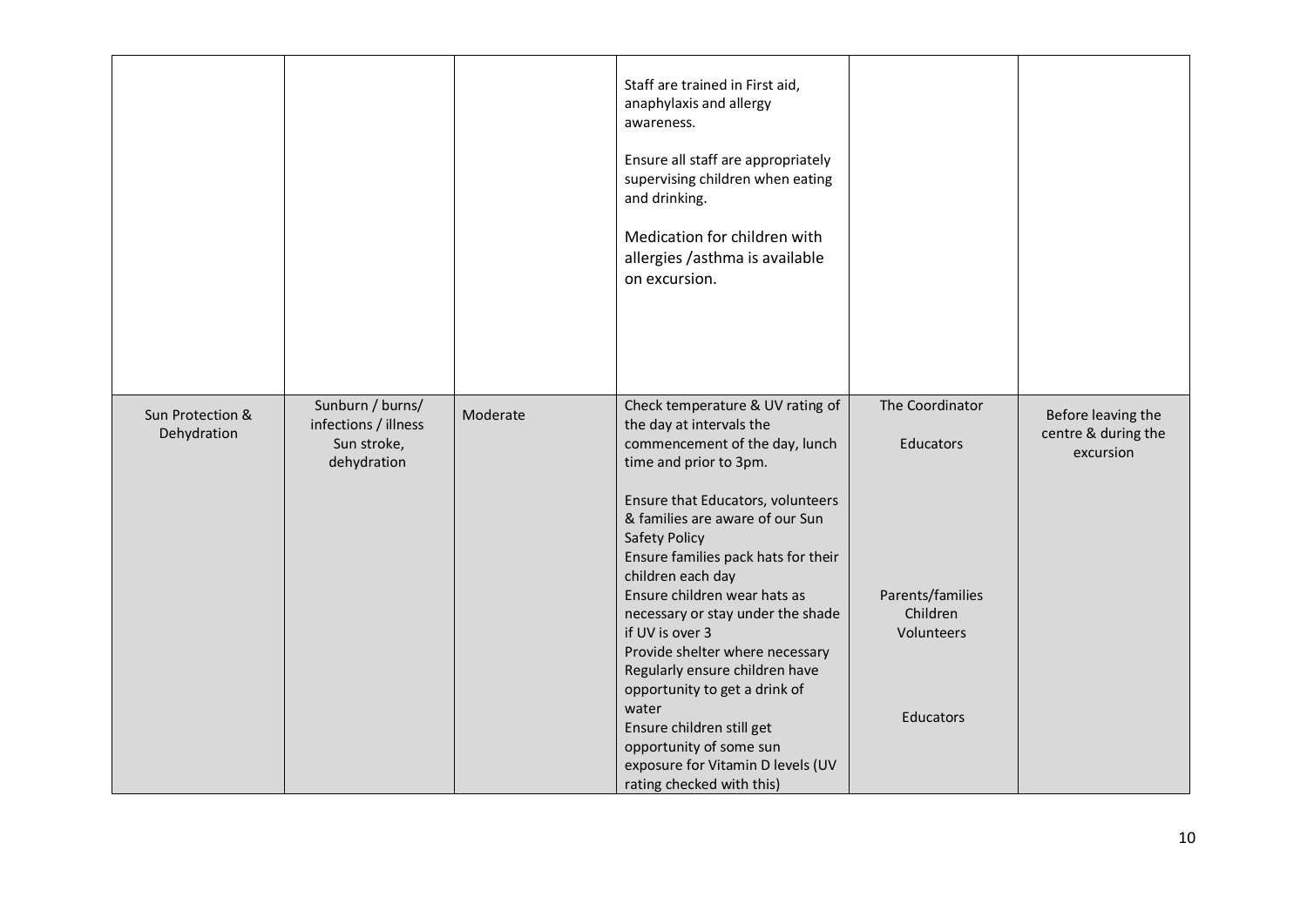|          |                                                                           |                 | Sunscreen will be applied<br>throughout the day                                                                                                                                                                                                                              |                                    |                             |
|----------|---------------------------------------------------------------------------|-----------------|------------------------------------------------------------------------------------------------------------------------------------------------------------------------------------------------------------------------------------------------------------------------------|------------------------------------|-----------------------------|
| Covid-19 | Illness, infections,<br>hospitalisation, death<br>of child/educator/adult | Moderate - High | Ensure Educators & Families are<br>aware of our Covid-19 Policy &<br>procedure                                                                                                                                                                                               | Coordinator                        | Throughout the whole<br>day |
|          | Community<br>surroundings                                                 |                 | Maintain communication<br>between NSW Health<br>department, Department of<br>Education, ECED and any other<br>relevant organisation in relation<br>to Covid-19<br>Ensure information of Covid-19<br>and any practices are updated as<br>new information becomes<br>available | Educators<br>Families and children |                             |
|          |                                                                           |                 | Ensure all such important<br>information and factsheets are<br>available & /or displayed for<br>educators /parents /families and<br>visitors to view<br>Educators & families are updated<br>with any new information /<br>updates on Covid-19                                | Kingpin personel                   |                             |
|          |                                                                           |                 | Ensure that there are no children,<br>educators or adults that enter the<br>premises if they have been in<br>contact with anyone that has<br>had COVID-19 symptoms or are<br>currently displaying any related<br>symptoms                                                    |                                    |                             |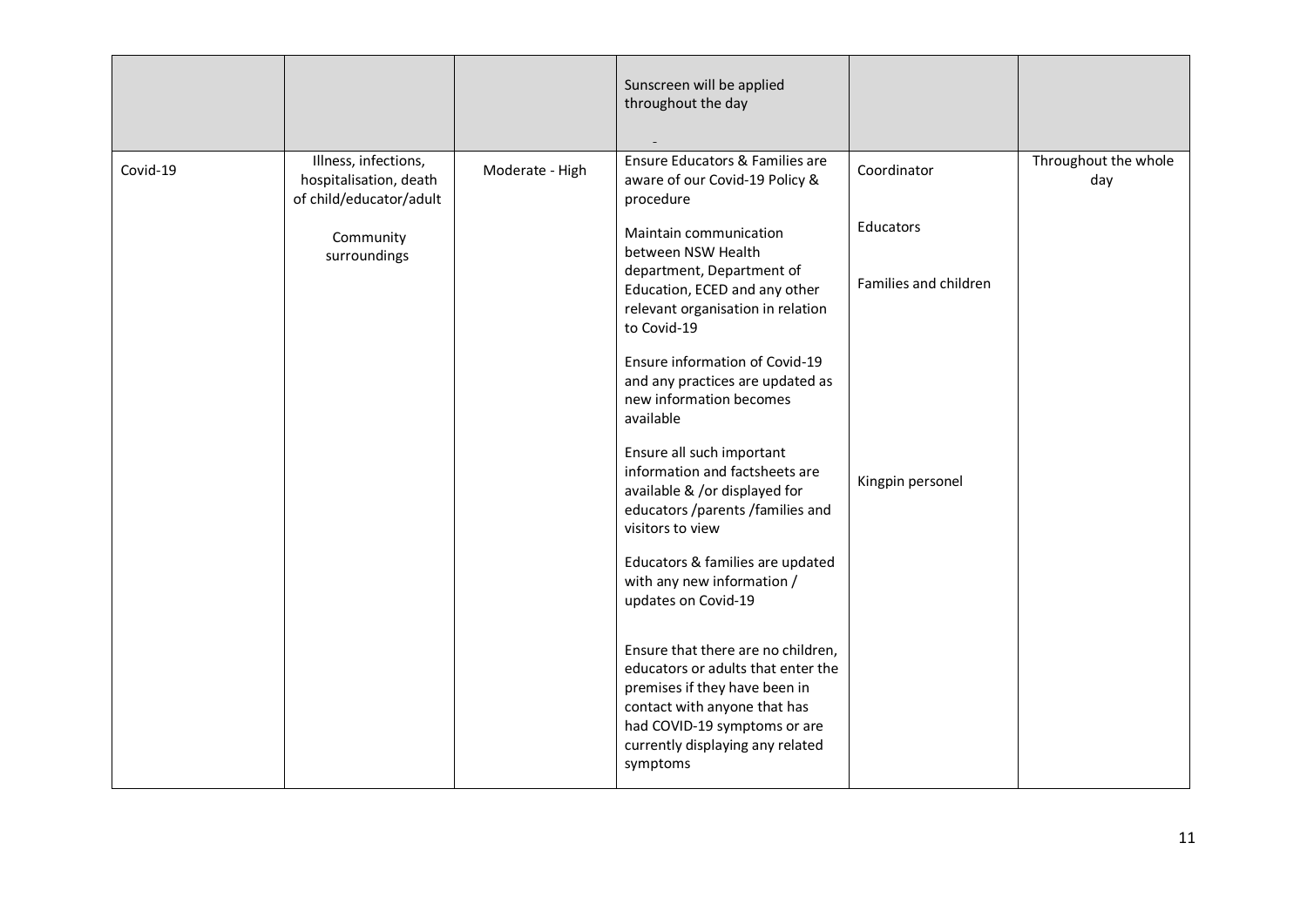|  | If children or adults present        |  |
|--|--------------------------------------|--|
|  | during the day as unwell, they will  |  |
|  | be set aside from others. For a      |  |
|  | child: their parent will be          |  |
|  | contacted to collect them as soon    |  |
|  | as possible. For an adult: they will |  |
|  | be asked to leave the centre to      |  |
|  |                                      |  |
|  | seek further medical advice.         |  |
|  | All adults/Visitors/volunteers are   |  |
|  | to adhere to all Covid-19 rules      |  |
|  |                                      |  |
|  | and practices as per prescribed      |  |
|  | from the NSW government              |  |
|  | Children will be given regular       |  |
|  | hand washing routines                |  |
|  |                                      |  |
|  | throughout the day, dependant        |  |
|  | on activity and what they are        |  |
|  | exposed to                           |  |
|  | Antibacterial wipes, hand soap,      |  |
|  | paper towels and hand sanitiser      |  |
|  | will be available to all.            |  |
|  |                                      |  |
|  | Educators are strongly               |  |
|  | recommended to wear PPE              |  |
|  | including gloves & face masks        |  |
|  | where necessary                      |  |
|  |                                      |  |
|  | Educators are to ensure              |  |
|  | supervision of children using hand   |  |
|  | sanitiser (as it is alcohol-based)   |  |
|  |                                      |  |
|  | A routine cleaning list is created   |  |
|  | in the centre and all educators      |  |
|  | are to complete the cleaning         |  |
|  | tasks and schedule.                  |  |
|  |                                      |  |
|  | Educators are given opportunity      |  |
|  | to reflect and bring about new       |  |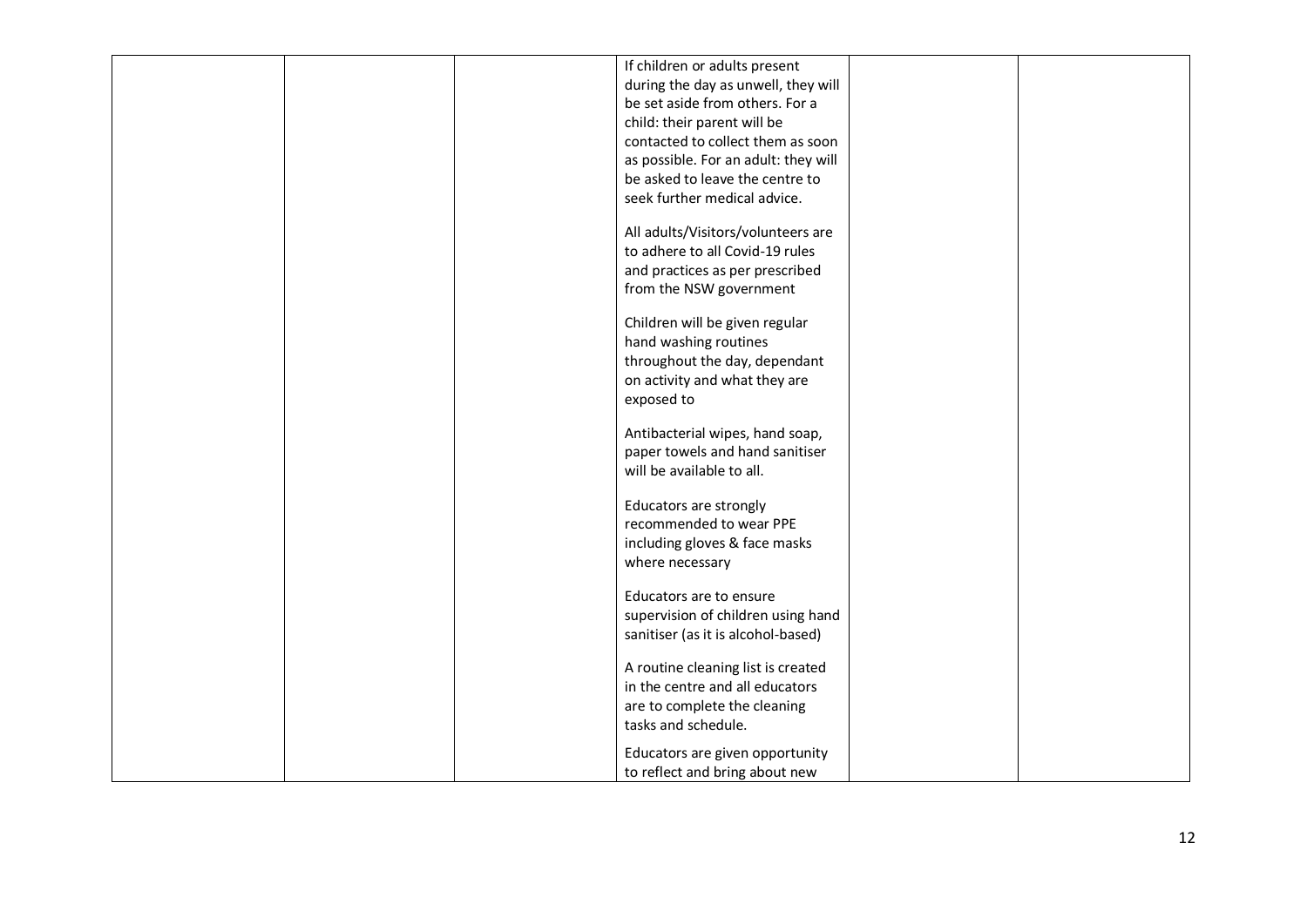|  | information in relation to our |  |
|--|--------------------------------|--|
|  | Covid-19 practices<br>.        |  |

| Plan prepared by                                                                                                                                 | Rachel Warner                  | Date | 14/11/20 |  |
|--------------------------------------------------------------------------------------------------------------------------------------------------|--------------------------------|------|----------|--|
| Prepared in consultation with:                                                                                                                   | Kerri Wickenden                |      |          |  |
| Communicated to:                                                                                                                                 | All staff prior to excursion   |      |          |  |
| Venue and safety information reviewed and attached                                                                                               | Yes / No<br>Comment if needed: |      |          |  |
| Reminder: Monitor the effectiveness of controls and change if necessary. Review the risk assessment if an incident or significant change occurs. |                                |      |          |  |